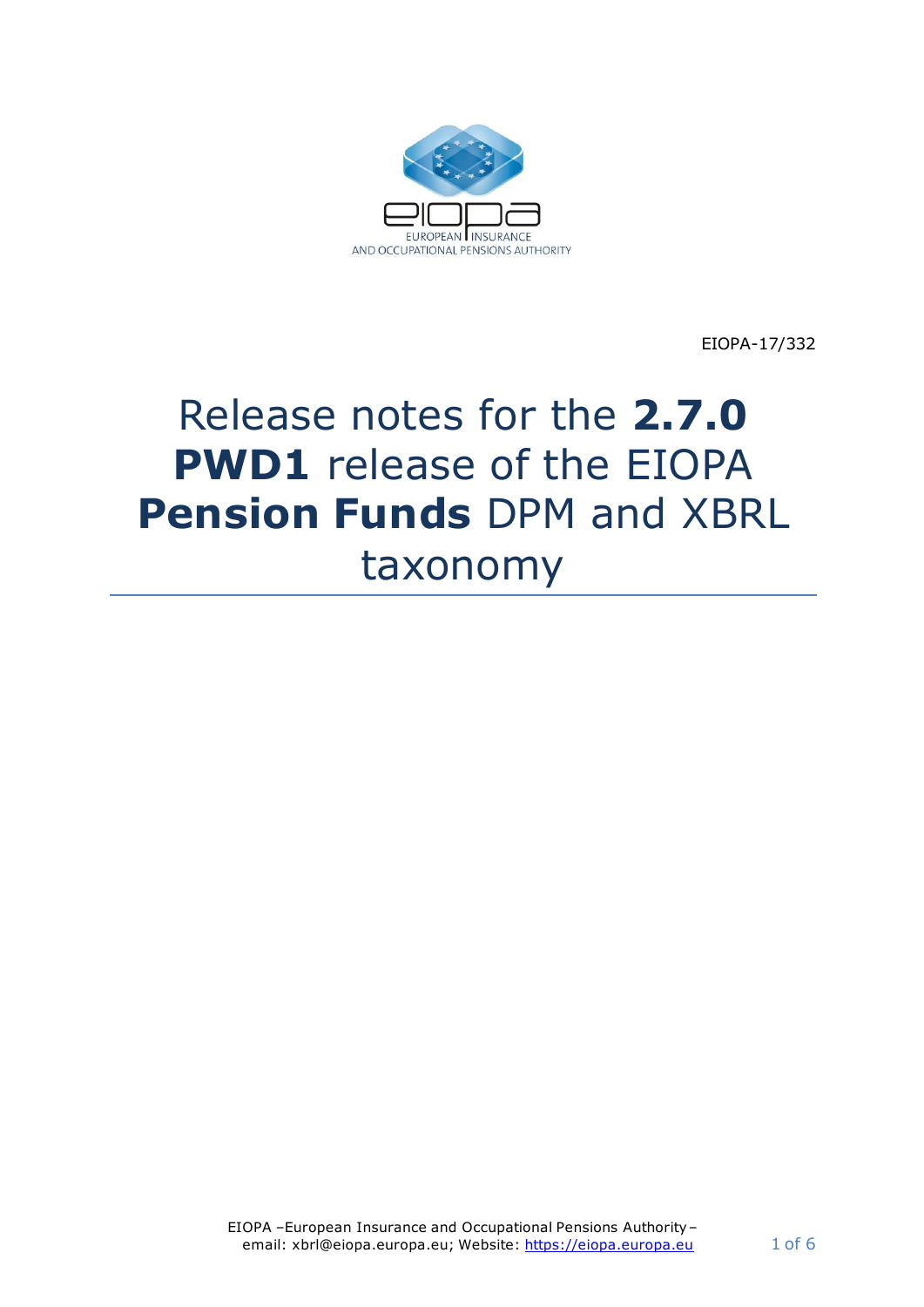## **I Introduction**

This pension funds DPM and XBRL taxonomy package release 2.7.0 is provided to be used f rom the 31/12/2022 reference date until a new version is announced in line with the [Governance of Taxonomy Releases](https://dev.eiopa.europa.eu/Taxonomy/Full/2.4.0_PWD/Common/EIOPA_Public_2019_2021_Taxonomy_Governance_and_Schedule.pdf).

It covers both the definition of reporting requirements and the underlying regulations for this release.

## **II Underlying regulations**

DPM and taxonomy are based on the following materials:

- Decision of the Board of Supervisors on EIOPA's regular information requests towards NCAs regarding provision of occupational pensions information (EIOPA [BoS/18 114 of 10 April 2018 and amended by EIOPA-BoS-20-362 on 1 June 2020\)](https://www.eiopa.europa.eu/content/decision-eiopas-regular-information-requests-towards-ncas-regarding-provision-occupational);
- Unof ficial reportin[g templates](https://www.ecb.europa.eu/stats/money/icpf/shared/pdf/Pension_Funds-Unofficial_reporting_templates_including_ECB_add-ons.xlsx?756def396c04c93a15bd30992ac829be) including ECB add-ons an[d instructions](https://www.ecb.europa.eu/stats/money/icpf/shared/pdf/Pension_Funds-Unofficial_reporting_templates_instructions_for_ECB_add-ons-final_V2.5.0.pdf?6a56f69e23dc1d0f947b4d72fb9a4b89) for ECB addons [\(ECB add-ons](https://www.ecb.europa.eu/stats/financial_corporations/pension_funds/html/index.en.html))
- Regulation (EU) 2018/231 of the European Central Bank of January 2018 on statistical reporting requirements for pension funds [\(ECB/2018/2](https://eur-lex.europa.eu/legal-content/EN/TXT/?uri=CELEX%3A02018R0231-20180217))
- Corrigendum to Regulation (EU) 2018/231 of the European Central Bank of 26 January 2018 on statistical reporting requirements for pension funds (ECB/2018/2) [\(Document 32018R0231R\(01\)](https://eur-lex.europa.eu/legal-content/EN/ALL/?uri=CELEX:32018R0231R(01)))
- Guideline (EU) 2019/1386 of the European Central Bank of 7 June 2019 amending Guideline ECB/2014/15 on monetary and financial statistics [\(ECB/2019/18](https://eur-lex.europa.eu/legal-content/EN/TXT/?uri=CELEX%3A32019O0018)).

In order to facilitate the use the EIOPA Taxonomy the package also includes the "[Technical](https://dev.eiopa.europa.eu/Taxonomy/Full/2.7.0_PWD1/PF/EIOPA_PensionFunds_Technical_Logs_2.7.0_PWD1.pdf)  [instructions for EIOPA and ECB Pension Funds reporting using the XBRL taxonomy](https://dev.eiopa.europa.eu/Taxonomy/Full/2.7.0_PWD1/PF/EIOPA_PensionFunds_Technical_Logs_2.7.0_PWD1.pdf)". Please note that this document does not replace, substitute or complement any of the referred documents. It is part of the technical Taxonomy artefacts and is subject to the EIOPA Taxonomy licence available on the EIOPA website. Note also that the adoption of the Pension Funds XBRL Taxonomy is subject to the National Competent Authorities. The reporting entities shall refer to them for clarification regarding the reporting from the regulated entities to the National Competent Authorities.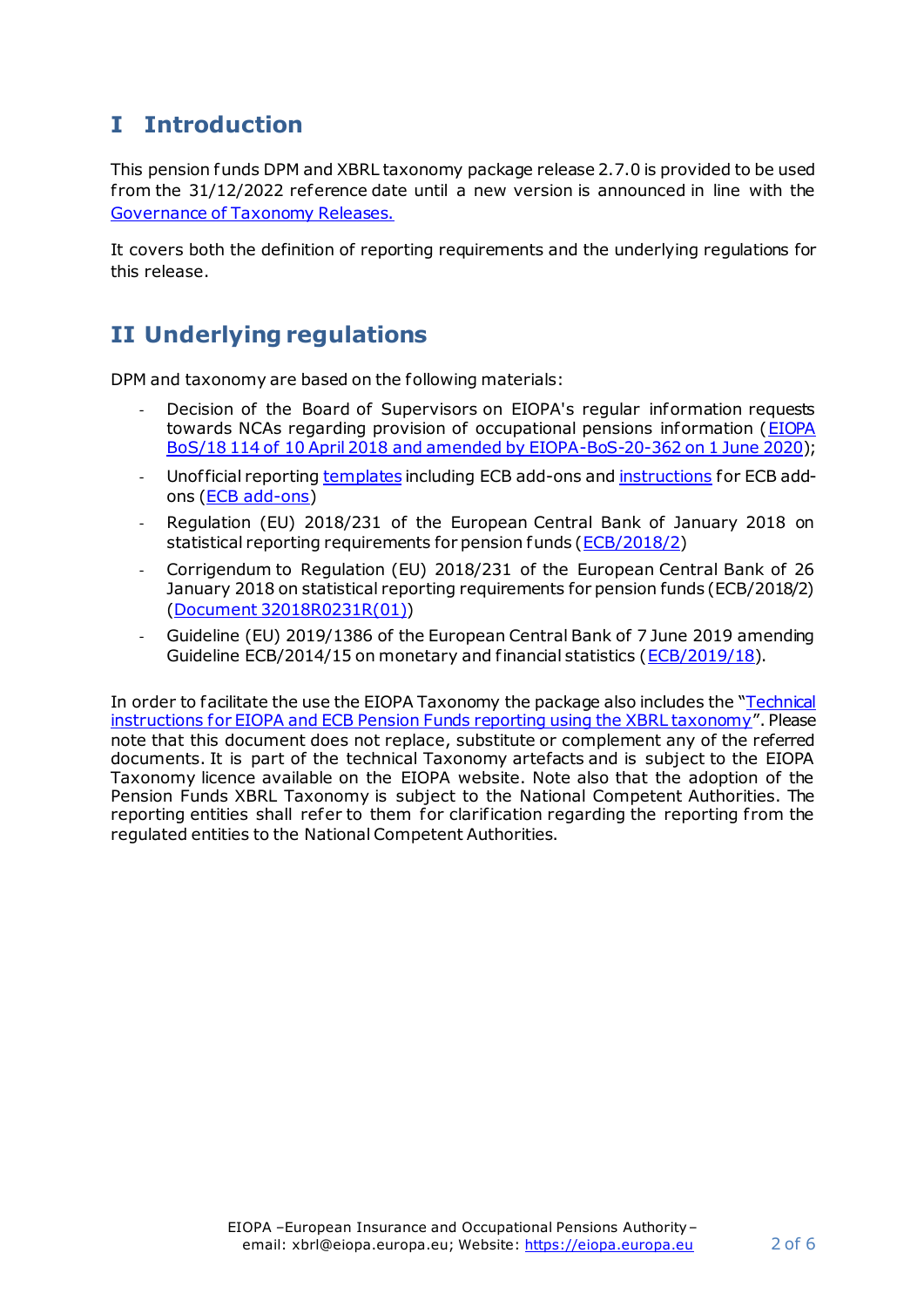#### **III Content**

This package contains:

Introduction: The *[Taxonomy licence](https://dev.eiopa.europa.eu/Taxonomy/Full/2.4.0/common/EIOPA_DPM_and_Taxonomy_License.pdf)* The [Pension Funds release notes](https://dev.eiopa.europa.eu/Taxonomy/Full/2.7.0_PWD1/PF/EIOPA_PensionFunds_Release_Notes_2.7.0_PWD1.pdf)

DPM: The *[DPM Dictionary](https://dev.eiopa.europa.eu/Taxonomy/Full/2.7.0_PWD1/Common/EIOPA_DPM_Dictionary_2.7.0_PWD1.xlsx)* an[d PF Annotated Templates](https://dev.eiopa.europa.eu/Taxonomy/Full/2.7.0_PWD1/PF/EIOPA_PensionFunds_DPM_Annotated_Templates_2.7.0_PWD1.xlsx) workbooks The *[DPM documentation](https://dev.eiopa.europa.eu/Taxonomy/Full/2.7.0_PWD1/Common/EIOPA_DPM_Documentation_2.7.0_PWD1.pdf)*

Instructions: The [Technical instructions for EIOPA and ECB Pension Funds with integrated PEPP](https://dev.eiopa.europa.eu/Taxonomy/Full/2.7.0_PWD1/PF/EIOPA_PensionFunds_Technical_Logs_2.7.0_PWD1.pdf)  Prudential reporting [using the XBRL taxonomy](https://dev.eiopa.europa.eu/Taxonomy/Full/2.7.0_PWD1/PF/EIOPA_PensionFunds_Technical_Logs_2.7.0_PWD1.pdf)

Please be informed that artefacts in *cursive* are common between Pan-European Personal Pension Products KID, Pan-European Personal Pension Products PR, Solvency II and Pension Funds.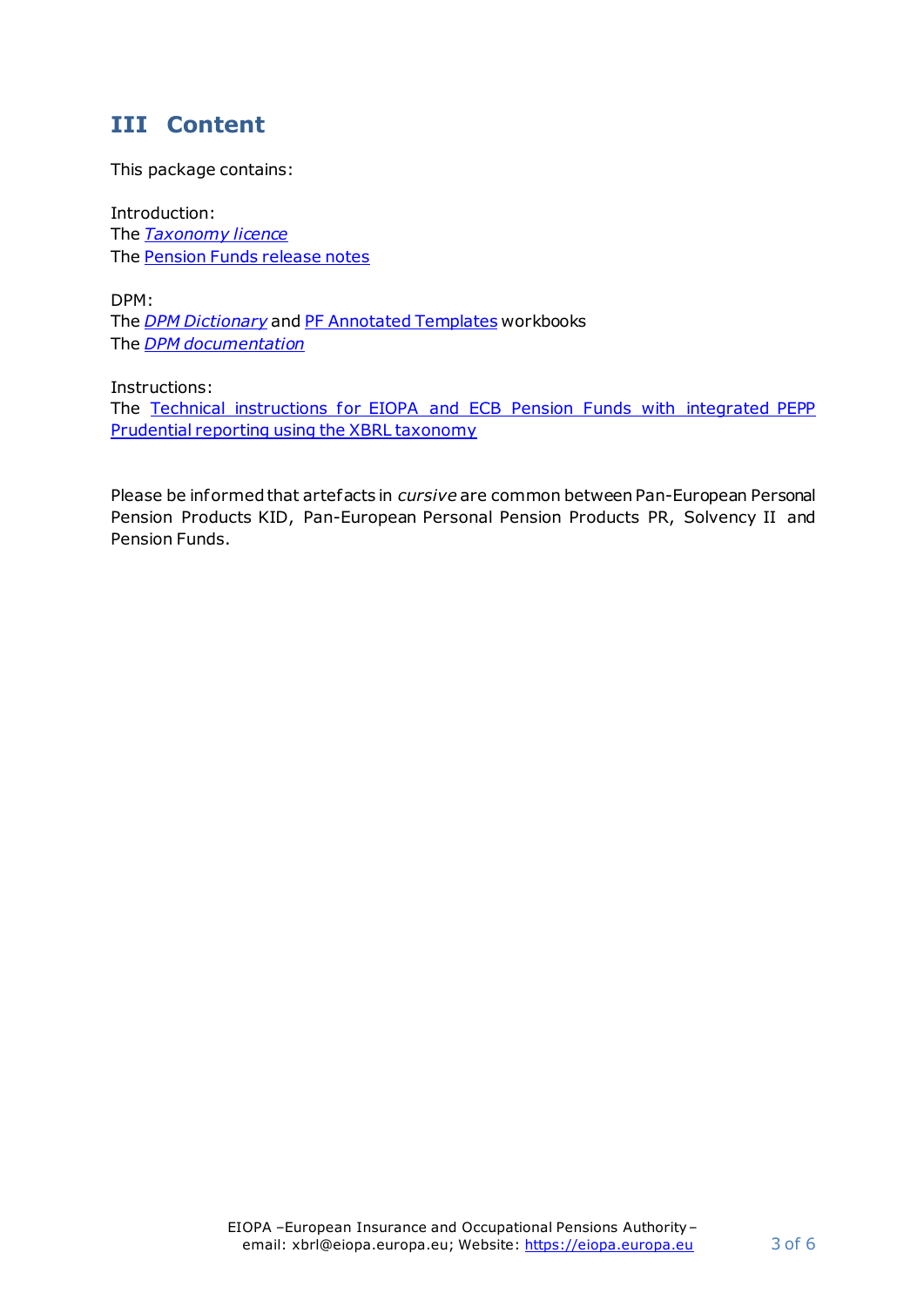### **IV Scope**

[Table 1](#page-3-0) below provides information on the number of templates for each entry point included in the package.

| <b>Entry point</b>                                                  | <b>Entry point</b><br>acronym | <b>Entry point</b><br>code | <b>Number</b><br>of all<br>templates | <b>Number</b><br>οf<br>dedicated<br>unique<br>templates |
|---------------------------------------------------------------------|-------------------------------|----------------------------|--------------------------------------|---------------------------------------------------------|
| Annual reporting Pension Funds<br>individual                        | ari                           | .74                        | 14                                   | 14                                                      |
| Quarterly reporting Pension<br>Funds individual                     | qri                           | .25                        | 6                                    | 2                                                       |
| Annual reporting Pension Funds<br>aggregated*                       | ara                           | .26                        | 12                                   | 5                                                       |
| Quarterly reporting Pension<br>Funds aggregated*                    | qra                           | .27                        | 6                                    | 2                                                       |
| Annual reporting exempted<br>Pension Funds individual               | axi                           | .28                        | 6                                    | $\overline{4}$                                          |
| Annual reporting exempted<br>Pension Funds aggregate*               | axa                           | .29                        | 6                                    | 1                                                       |
| Annual ECB Add-on reporting<br>Pension Funds individual             | aei                           | .30                        | 17                                   | 8                                                       |
| Quarterly ECB Add-on reporting<br>Pension Funds individual          | qei                           | . 31                       | 7                                    | 2                                                       |
| Annual ECB Add-on reporting<br>exempted Pension Funds<br>individual | aee                           | .32                        | 6                                    | $\overline{2}$                                          |

#### <span id="page-3-0"></span>**Table 1. Scope of EIOPA Pension Funds 2.7.0 PWD1 package**

\* - Aggregated entry points refer only to the level 2 reporting (between NCA/NCBs and European Supervisory Authorities).

#### **V DPM**

For DPM explanation and application in the context of reporting please see [EIOPA](https://dev.eiopa.europa.eu/Taxonomy/Full/2.7.0_PWD1/Common/EIOPA_DPM_Documentation_2.7.0_PWD1.pdf) DPM [Documentation](https://dev.eiopa.europa.eu/Taxonomy/Full/2.7.0_PWD1/Common/EIOPA_DPM_Documentation_2.7.0_PWD1.pdf).

DPM is defined in two workbooks:

- [EIOPA\\_DPM\\_Dictionary\\_2.7.0](https://dev.eiopa.europa.eu/Taxonomy/Full/2.7.0_PWD1/Common/EIOPA_DPM_Dictionary_2.7.0_PWD1.xlsx) PWD1 Including Pan-European Personal Pension Products KID, Pan-European Personal Pension Products PR, Solvency II and Pension Funds;
- EIOPA Pension Funds DPM Annotated Templates 2.7.0 PWD1

The most important change comparing to 2.6.0 hotfix release is the integration of the Pan-European Personal Pension Products Prudential reporting, especially:

- Introduction of PF.52.01.24 template;
- Addition of PEPP specific fields to General Information (PF(E).01.02) templates;
- Incorporation of PEPP registration number and information of Basic/alternative PEPP in PF(E).06.02 and PF.08.01.

Note that undertakings that are not PEPP providers are not required to complete PEPP PR specific fields.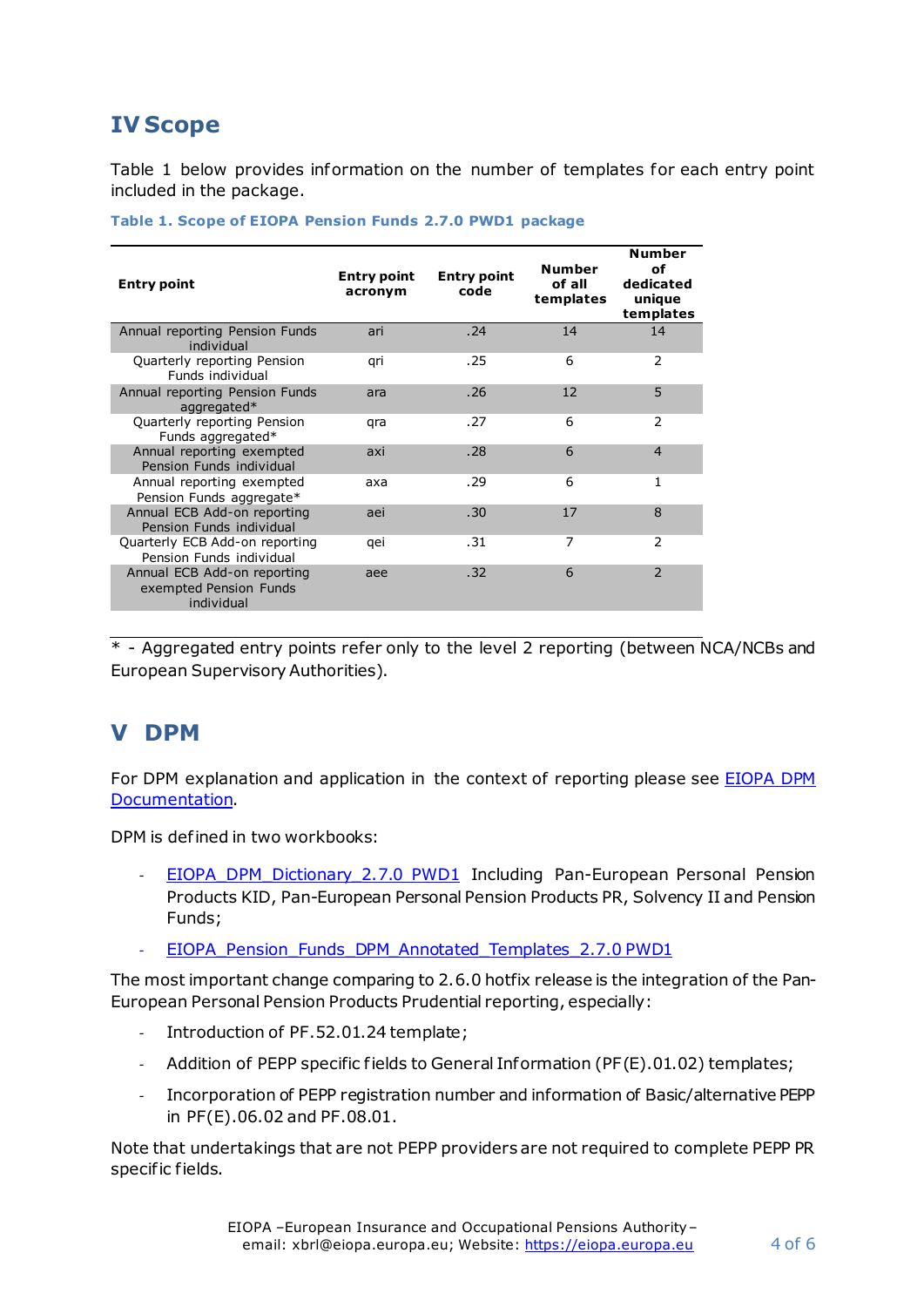These changes are also mentioned in "Versioning" worksheet in both DPM Dictionary and Annotated Templates files.

DPM model contains a number of technical solutions aiming at solving dictionary change management issues related to changes to the ISO list of currencies and countries after the publication of the reporting package. For that reason a set of domain members was added, e.g. 'Temporary identifier for country 1' or 'Temporary identifier for currency 1'.

There is also a set of technical fields added in the Basic information template. For the time being reporting them is not allowed. However, in case EIOPA will confirm that there is no dedicated container in the DPM/XBRL taxonomy to report a particular requested fact (for instance as a consequence of wrongly identified the same data point), those technical fields will be used. Detailed instruction how to report them will be provided in the List of known issues. Immediately the corresponding validations will be deactivated.

## **VI Important notes**

- This 2.7.0 PWD1 includes a structured representation of EIOPA and ECB Pension Funds reporting requirements. It provides National Competent Authorities (NCAs) and National Central Banks (NCBs) with the technical format to collect individual data from reporting entities.
- The 2.7.0 PWD1 release comprises individual data reporting requirements of both EIOPA and ECB, in order to facilitate a single reporting flow.
- Technical specifications are also needed for NCAs submissions of aggregated data to EIOPA. In order to allow for this business requirement to be fulfilled, some of the required technical data points are included.
- "Derogations, EP and templates" and "EIOPA's explanations for L2 TBR" are added for information to the Annotated templates in order to provide an overview of dif fering reporting obligations. Dif fering reporting obligations may apply due to derogations granted to reporting entities by national regulators and central banks. Some improvements could still be implemented in the next releases. For more information, please refer to the underling regulations and contact your NCA and NCB.

## **VII Feedback for Taxonomy**

EIOPA encourages stakeholders to report issues to the functional mailboxes:

- Questions related with the use of items of the reporting templates, the definition of items, etc. should be addressed with the [QA tool](https://eiopa.europa.eu/regulation-supervision/q-a-on-regulation)
- In case of question regarding DPM and XBRL technical matters please contact [xbrl@eiopa.europa.eu](mailto:xbrl@eiopa.europa.eu) identifying the Taxonomy Release of the DPM-XBRL